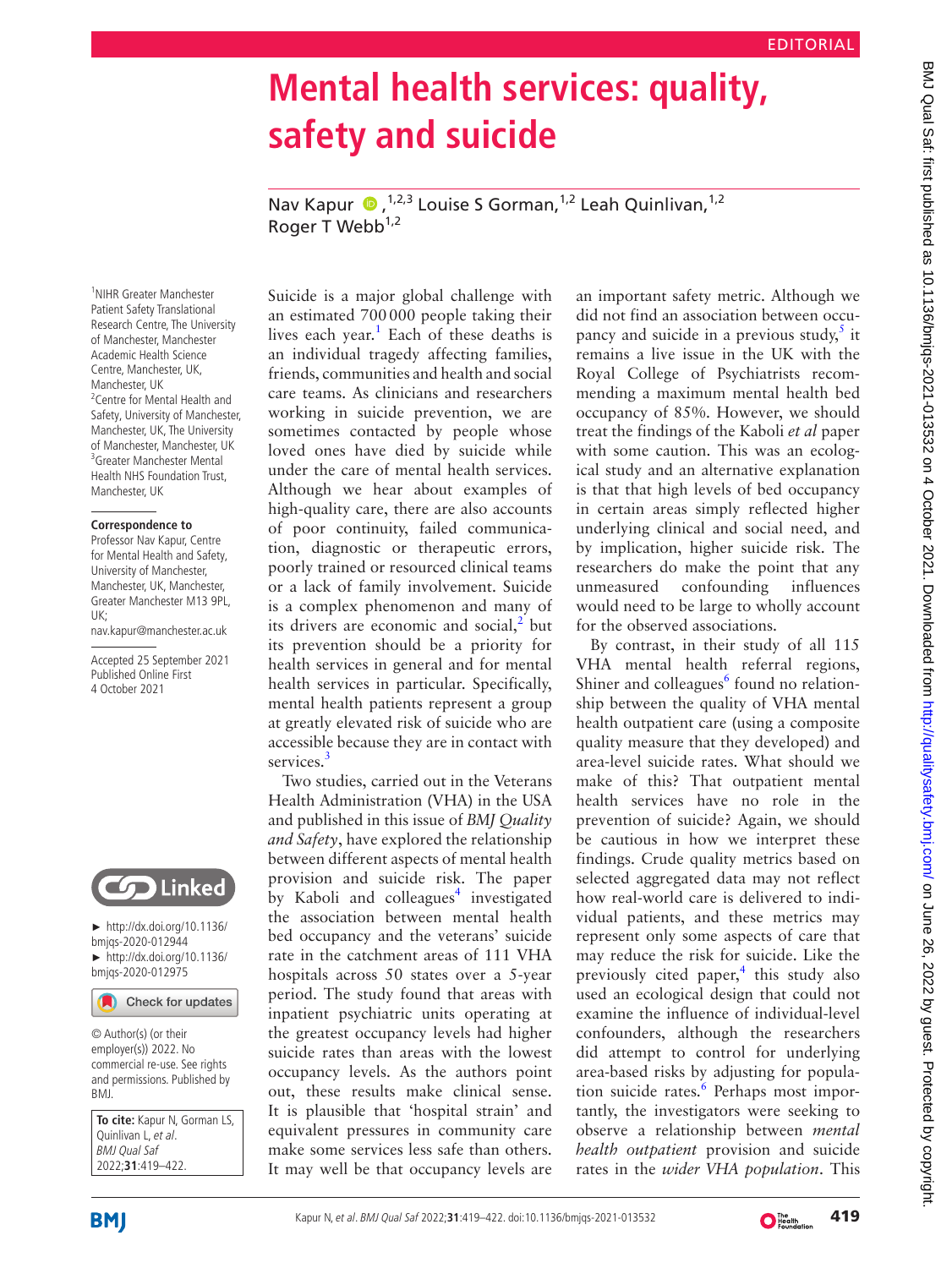may have been an unrealistic aim. Our own data from the UK suggests that only 25%–30% of people who die by suicide are under the care of specialist mental health services.<sup>[3](#page-2-2)</sup> Thus, the study may have better placed to find any existing association if they had looked directly at the relationship between the quality of mental health outpatient services and the suicide rate in people in receipt of those services.

In the UK, we have been collecting detailed clinical data on every mental health patient who has died by suicide over the past 25 years as part of the National Confidential Inquiry into Suicide and Safety in Mental Health (NCISH). What have we learnt? The sheer number of such deaths is alarming—over 37000 individuals have died by suicide while under the care of mental health services since the Inquiry began, with around half of these patients having mental health contact in the week before they died.<sup>[3](#page-2-2)</sup>

NCISH research has shown that focussing on safety in specific mental health settings can be beneficial. In the UK, as in many other countries, the psychiatric bed-base has shrunk considerably over time. This means that the people who are admitted tend to be more unwell and have more complex needs than they did in the past. These temporal factors might be expected to have increased the inpatient suicide rate, yet it has in fact fallen to the lowest levels on record, probably as a result of a focus on environmental safety (eg, the removal of potential ligature points) and greater vigilance when inpatients leave the ward.<sup>[3](#page-2-2)</sup> However, mental health services need to take care that the risk is not simply transferred to other settings. There was some evidence for an increase in suicide between 1997 and 2008 in the immediate postdischarge period or in those being managed under Crisis Resolution Home Treatment Teams (as an alternative to inpatient admission).<sup>7</sup> A safety focus needs to apply across the care pathway. As recommended by the authors of a recent paper based on VHA postsuicide incident reports, different hospital and community settings need specific suicide prevention measures.<sup>8</sup>

System-wide changes in mental health services can also improve safety. In a national before-and-after study conducted using NCISH data, we found that changes to mental health service provision designed to improve safety were indeed associated with lower suicide rates.<sup>9</sup> For three of the service changes in particular, there were large reductions in suicide risk. These were: implementation of 24-hour crisis care; having a dual diagnosis policy (that is a specific policy for treating patients with mental illness in the context of drug or alcohol misuse, perhaps a marker of clinical activity in this area) and having a system of multidisciplinary review after suicide (perhaps an indicator of a learning culture). The reduction in suicide numbers was clinically important with around 200–300 fewer suicide deaths per year. $9$  However, these reductions were not observed in services that did not implement the changes.



<span id="page-1-0"></span>Figure 1 10 ways to improve mental health safety (from [https://sites.](https://sites.manchester.ac.uk/ncish/) [manchester.ac.uk/ncish/](https://sites.manchester.ac.uk/ncish/)).

Organisational factors are important too. In a later NCISH study, we found that suicide occurred more frequently in those mental health services with a greater nursing staff turnover.<sup>[5](#page-2-4)</sup> Intriguingly, we found that the organisational factors appeared to interact with individual service changes. Specifically, implementing service changes in services that were organisationally healthy seemed to have a greater suicide prevention impact than implementing them in services with organ-isational problems.<sup>[5](#page-2-4)</sup> To optimally improve mental health patient safety, we therefore need to attend to both individual service factors and the organisational context in which care is provided. Safety, like suicide, is complex and the factors that influence risk go wider than those evaluated in the two featured studies. $46$ [Figure](#page-1-0) 1 summarises the key preventive approaches that have been informed by NCISH research.

Of course, any safety focus needs to extend beyond specialist mental health services. As many as 40% of people who die by suicide will have visited a hospital emergency department during the preceding 12 months $^{10}$  and over 60% will have been seen in primary care.<sup>11</sup> We also need to understand that suicide is not the only marker of mental health safety. Non-fatal self-harm, which includes intentional self-poisoning or injury regardless of the degree of suicidal intent, is the strongest risk factor for suicide and many of the strategies for suicide intervention and prevention are common to both. $^{12}$  Doing simple things well, such as providing high-quality assessments to people when they present to services after a self-harm episode, $^{13}$  or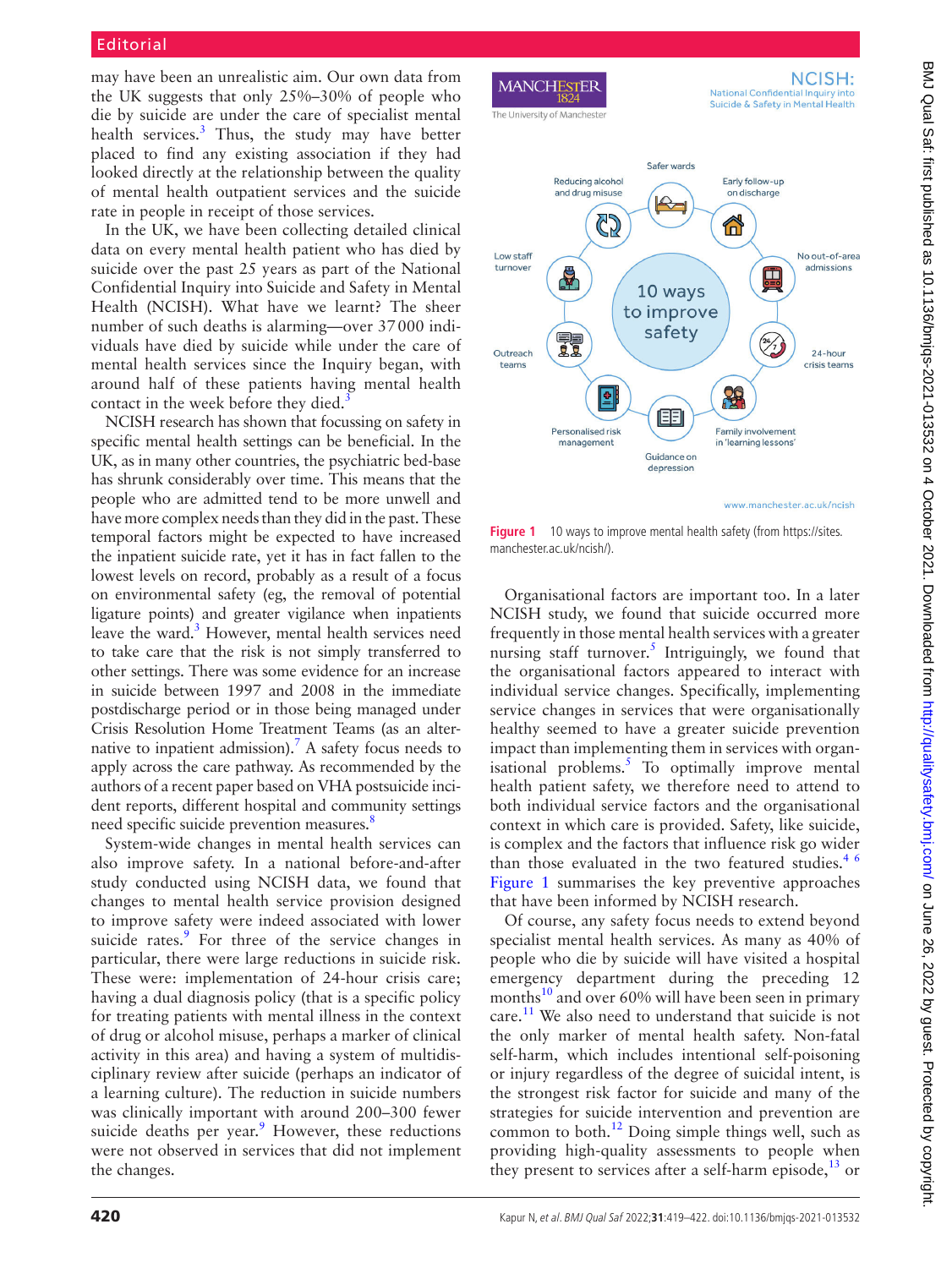making psychological treatments readily available, $^{14}$ reduces the risk of self-harm repetition and is also likely to help prevent suicide.

Access to services is important but so is having services that are fit for purpose. Middle-aged men have a greatly elevated suicide rate in the UK and in other countries. The accepted wisdom is that one of the reasons for this is that men of this age do not seek help and 'don't talk'. In fact, in a recent national study, we found that 90% of 242 middle-aged men who died by suicide had been in contact with health or social care services.<sup>15</sup> Interestingly, although 44% were prescribed antidepressants, only 5% were receiving psychological intervention. As well as encouraging men to seek help, services need to ensure that they meet men's needs when they do come forward.

There are major gaps in our understanding of mental health patient safety. Mental health services have been transformed by the COVID-19 pandemic in many countries, with evidence of reduced activity, greater acuity and moves towards unevaluated remote ways of delivering healthcare during the acute phase.<sup>16</sup> The long-term impact of these phenomena is uncertain. We also know next to nothing about mental health patient safety in low-income and middle-income countries. Safety challenges will not be the same across patient groups or settings. In particular, there are concerns about suicide and self-harm in young people, $17$  in people from ethnic minority groups, $18$  and in those who are socioeconomically deprived.<sup>19</sup> Safety in psychological therapy services has been relatively under-researched. This has come into sharper focus recently with the expansion of such services in some countries—for example under the Increasing Access to Psychological Therapies (IAPT) programme in England. The role of innovative, technology-assisted assessment (eg, machine learning, artificial intelligence) should be explored, although risk prediction for suicide is an unrealistic goal given the poor predictive ability of even the best assessment tools and relatively low base rate of target behaviours even within mental health populations. $^{20}$  $^{20}$  $^{20}$ 

Where should our mental health safety focus be in the years to come? Perhaps for once, this is not just about 'needing further research' but better implementation of what we know. As part of the National Institute for Health Research Greater Manchester Patient Safety Translational Research Centre, we are exploring barriers to more effective involvement of family members in mental health crisis service provision and barriers to provision of evidence-based care for people who have harmed themselves. $21$  As part of major NHS England programmes, we are helping local areas to use and implement the evidence-base for suicide and self-harm prevention.<sup>[22](#page-3-15)</sup> Focussing on areas of positive practice and fostering an optimal learning culture within services<sup>23</sup> <sup>24</sup> may also help to ensure that we provide the safest possible care to

every patient who seeks help for their mental health problems.

**Acknowledgements** We thank Donna Littlewood for her contribution to the mental health projects described in this paper. We would also like to thank our patient and public advisory panel (MS4MH-R) for their involvement throughout the research programme.

**Contributors** NK wrote the editorial with input from LSG, LQ and RTW. All authors approved the final version.

**Funding** This work was supported by the National Institute for Health Research (NIHR) Greater Manchester Patient Safety Translational Research Centre (reference number: PSTRC-2016-003). The National Confidential Inquiry into Suicide and Safety in Mental Health (NCISH) is funded by the Healthcare Quality Improvement Partnership (HQIP). NK is also supported by the University of Manchester, Greater Manchester Mental Health NHS Foundation Trust. All researchers are independent from the funders.

**Disclaimer** The funders had no role in study design, data collection and analysis, interpretation, decision to publish, or preparation of the manuscript. The views expressed are those of the authors' and not necessarily those of the NIHR or the Department of Health and Social Care, HQIP, NHS England, or NICE.

**Competing interests** NK chaired the NICE guidelines for selfharm (longer term management) 2012 and the NICE Quality Standards on self-harm 2013. He is currently topic advisor for the new NICE guidelines for self-harm and chairs the NICE depression guideline committee. He works with NHS England on national quality improvement initiatives for suicide and self-harm and sits on the Department of Health and Social Care's National Suicide Prevention Strategy Advisory Group for England.

**Patient consent for publication** Not required.

**Provenance and peer review** Commissioned; internally peer reviewed.

**ORCID iD** Nav Kapur<http://orcid.org/0000-0002-3100-3234>

## **REFERENCES**

- <span id="page-2-0"></span>1 World Health Organization. *Suicide worldwide in 2019: global health estimates*. Geneva: World Health Organization, 2021Licence: CC BY-NC-SA 3.0 IGO. [https://www.who.int/](https://www.who.int/teams/mental-health-and-substance-use/suicide-data) [teams/mental-health-and-substance-use/suicide-data](https://www.who.int/teams/mental-health-and-substance-use/suicide-data)
- <span id="page-2-1"></span>2 Chang S-S, Stuckler D, Yip P, *et al*. Impact of 2008 global economic crisis on suicide: time trend study in 54 countries. *[BMJ](http://dx.doi.org/10.1136/bmj.f5239)* 2013;347:f5239.
- <span id="page-2-2"></span>3 National Confidential Inquiry into Suicide and Safety in Mental Health. *Annual report: England, Northern Ireland, Scotland and Wales*. Manchester: The University of Manchester, 2021.
- <span id="page-2-3"></span>4 Kaboli PJ, Augustine MR, Haraldsson B, *et al*. Association between acute psychiatric bed availability in the Veterans health administration and veteran suicide risk: a retrospective cohort study. *[BMJ Qual Saf](http://dx.doi.org/10.1136/bmjqs-2020-012975)* 2022;31:442–9.
- <span id="page-2-4"></span>5 Kapur N, Ibrahim S, While D, *et al*. Mental health service changes, organisational factors, and patient suicide in England in 1997-2012: a before-and-after study. *[Lancet Psychiatry](http://dx.doi.org/10.1016/S2215-0366(16)00063-8)* 2016;3:526–34.
- <span id="page-2-5"></span>6 Shiner B, Gottlieb DJ, Levis M, *et al*. National crosssectional cohort study of the relationship between quality of mental healthcare and death by suicide. *[BMJ Qual Saf](http://dx.doi.org/10.1136/bmjqs-2020-012944)* 2022;31:434–40.